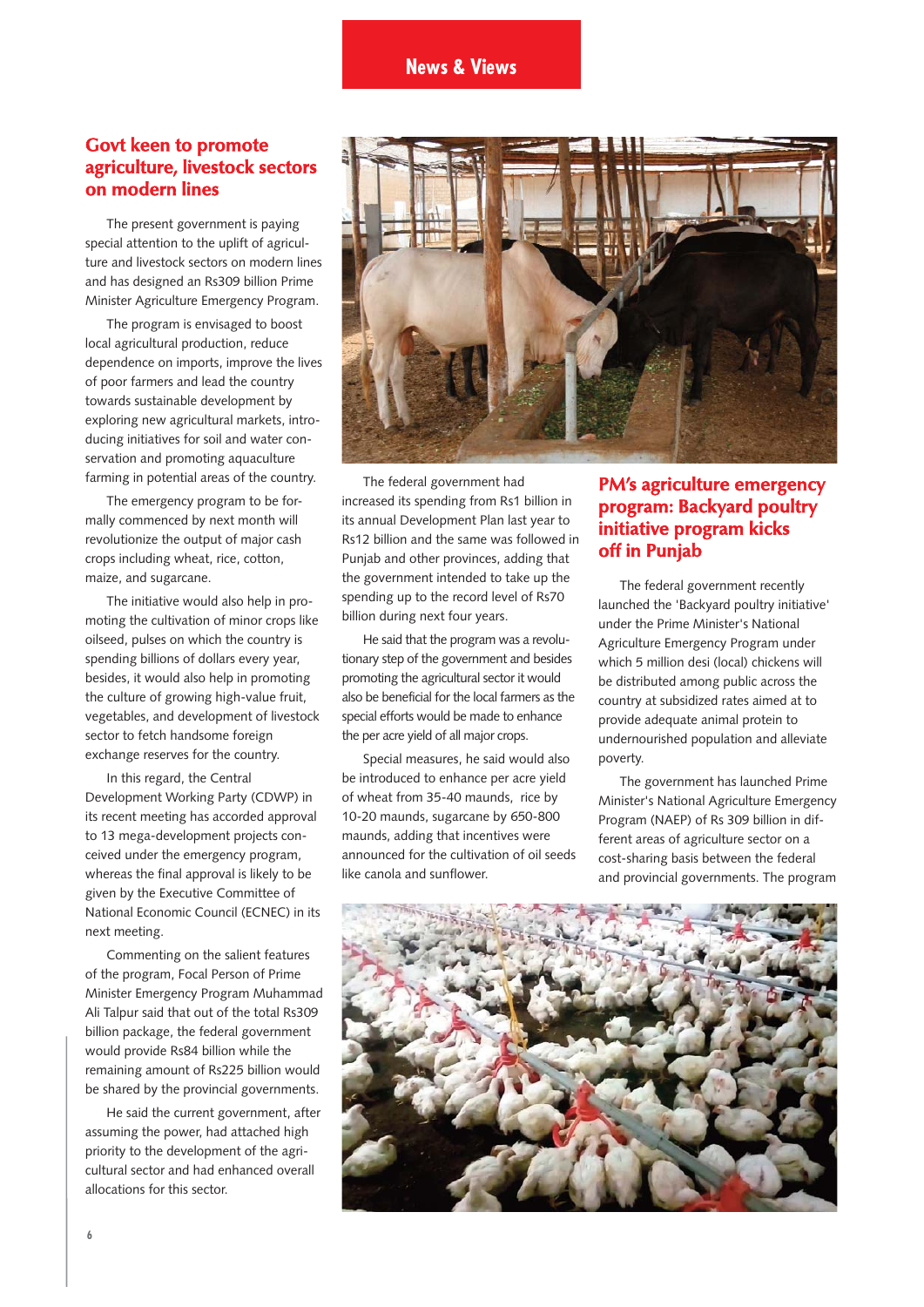includes conservation of water, an increase in yields of major crops, livestock initiative for small and medium farmers, the transformation of the agriculture produce market, and increased access of farmers to finance.

Federal Minister for National Food Security and Research Sahibzada Muhammad Mehboob Sultan while speaking at the launching ceremony of 'Backyard Poultry Initiative' at Poultry Research Institute Rawalpindi said that under this program, 5 million pre-vaccinated high laying desi chickens will be distributed throughout the country in the rural areas including Islamabad Capital Territory (ICT), Azad Jammu and Kashmir (AJK) and Gilgit-Baltistan (GB).

He said that the total cost of the project is Rs 1,635.471 million. Of the total cost, 30 percent would be borne by the federal and provincial governments while 70 percent would be the beneficiary's share, he said.

Sultan said that the program is one of the steps for the provision of animal protein and other food nutrients to the undernourished population. "The provision of cheap poultry products is a good step to address the issue of malnutrition," he said.

He said that according to National Nutrition Survey 2018-19, 40 percent of children up to five years of age in Pakistan have different physical and mental health issues, and according to the survey conducted by the United Nations Children's Fund (UNICEF), Pakistan ranks 3rd in this menace. "We need to take concrete steps to address the issues in small children and achieve zero hunger targets," the minister said.

He said that under this program, the government will bear 30 percent cost of a set of five chickens (four females and one male) and 70 percent will be paid by the beneficiary. As per the program, the price of a set of five chickens (four female and one male) 80 to 85 days old is Rs 1,050 while its actual price is Rs 1500, he said.

The minister said that the program has been launched in Punjab province and will soon be started in other provinces.

# **Pakistan, China to launch 13 mega projects in the Agri sector**

The government is mulling 13 mega projects in the agriculture sector across the country in collaboration with China, while it has also sought technical assistance from New Zealand to improve dairy production and value addition, food minister.

"The government is resolved to uplift the agriculture sector and is going to launch 13 mega projects across the country and the technical cooperation with China would help us in the

field," Minister for National Food Security and Research Mehboob Sultan said talking to a delegation of China Machinery Engineering Cooperation (CMEC). The food ministry is processing a memorandum of understanding between the Pakistan Agricultural Research Council and CMEC.

"Due to the lack of requisite technology we are lagging behind in value addition and processing hence the joint venture in this regard and adaption of best practices from China in the field of agriculture would help tap our agro resources/commodities in a befitting manner," Sultan said in an official statement.

"Under CPEC both Pakistan and China have gone beyond the traditional level of cooperation from assistance in crop farming, cattle farming, mechanization to food storage and export. This

**Discover & Control Leaks & Waste** In **Compressed Air System** 

# **Compressed Air Audit Services**

Tel: +92.51.2228763 | Cell: +92.332.0506134 Email: info@airaudit.com.pk | Web: www.airaudit.com.pk **ISLAMABAD** LAHORE KARACHI  $\mathbf{I}$  $\mathbf{L}$ 

> assistance will be mutually beneficial and bring two countries closer."

The delegation said the CMEC is eagerly looking forth to extensively collaborate through Pak-China modern agriculture comprehensive development project and under the project, China would assist in the field through technical and financial support. This will help in poverty alleviation in the country.

The delegation said Pakistan has the best environment, water reservoirs, and abundant labor, which could be exploited to get maximum agriculture output. The delegation said the CMEC has expertise in wasteland reclamation, high tech, deep processing, and trading. They presented their long-time plans for the halal meat market, enhancing cotton production and improving access to Chinese and Middle East markets.

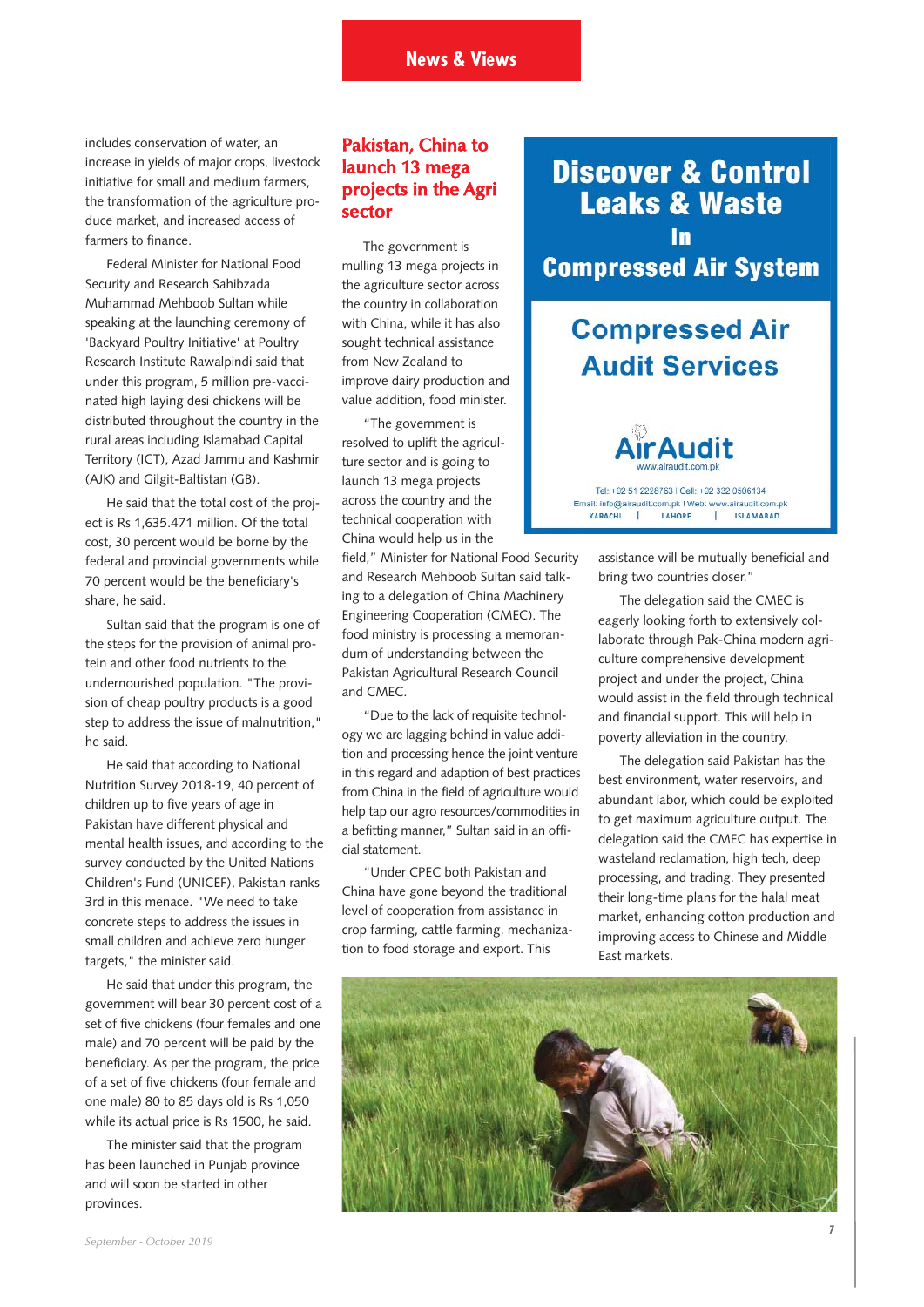## **Chinese Academy, UAF ink MoU for agriculture research**

Chinese Academy of Tropical Agriculture Sciences and the University of Agriculture Faisalabad (UAF) recently inked a Memorandum of Understanding to collaborate in the area of academia and research, especially in agriculture. The MoU was duly signed by Chinese Institute Vice President Dr LIU Guodao and UAF Vice-Chancellor Dr. Muhamad Ashraf.

Dr. LIU Guodao said that through collaboration, we will able to learn from each other experiences. He said that the Chinese Academy of Tropical Agricultural Sciences (CATAS) is the national institution engaged in tropical agricultural research and development as well as graduate student education. He said that it is engaged in researches on tropical fruits, tropical biofuel crops, tropical vegetables, tropical textile fiber crops, tropical oil crops, and crops, tropical medicinal crops, agricultural machinery, environment and plant protection, biotechnology, genetic resource conservation and development for tropical agriculture, as well as agro-product quality and safety standards formulation and monitoring and test technology for tropical agriculture.

Dr. Muhammad Ashraf said China has adopted a model of small-scaled implements for small farmers, he said, adding that the university had taken up the challenges of developing small implements as more than 90 percent of our farming community consisted of small farmers. He stressed upon the need to learn from the Chinese experiences in farm machinery



value addition and seed. He said that Pakistan was producing abundant and good quality agri produces, but we could not able to earn foreign exchange. It was because of the lack of value addition and not following modern trends and international standards.

He said that China is Pakistan's fairweather friend as she always stands with us in difficult times. He said that the UAF research portfolio had touched to 3 billion. The meeting discussed fruits, vegetables, and crops. UAF Dean Agriculture Dr Muhammad Aslam, Institute of Horticulture Science Director Dr Aman Ullah Malik, Director Research Dr Zahir Ahmad Zahir, Director External Linkages Dr. Rashed Ahmad and other notables attended the meeting.

#### **Trout fish farming program inaugurated in Swat**

Federal Minister for National Food Security and Research Sahibzada Muhammad Mehboob Sultan inaugu-



rated trout fish farming program under Prime Minister's Agriculture Emergency Programme in Swat recently.

The task force for the development of the fisheries sector after consultation with provinces formulated a program that comprises three projects namely; Shrimp Farming, Cage Culture/ cage farming and Trout Fish Farming in KP and Gilgit-Baltistan. About Rs1350 billion have been allocated for the above-mentioned projects.

Federal Minister Sahibzada Mehboob said that Pakistan is blessed with vast reservoirs of freshwaters in the form of rivers, canals, and lakes, therefore, there is an ample opportunity for the development of aquaculture/fish farming, but unfortunately, the area has so far been neglected.

"It is unfortunate that per capita annual fish consumption is only two-kilogram in comparison with 20 kg in the world. Pakistan is the only country where the 1100 km coastline has not been utilized for coastal/marine culture/farming," he added.

The minister said that the government has given due importance to the development of the fisheries sector and hence going to formulate the first fisheries policy with the technical support from FAO.

Mehboob Sultan said that the KP and Gilgit-Baltistan are blessed with natural water resources and those waters were a haven for trout farming.

"This will not only address the poverty but also meet the food requirements," he said, adding, the initiatives under the Prime Minister's Agriculture Emergency Programme would bring economic revolution by addressing the menacing issue of poverty.